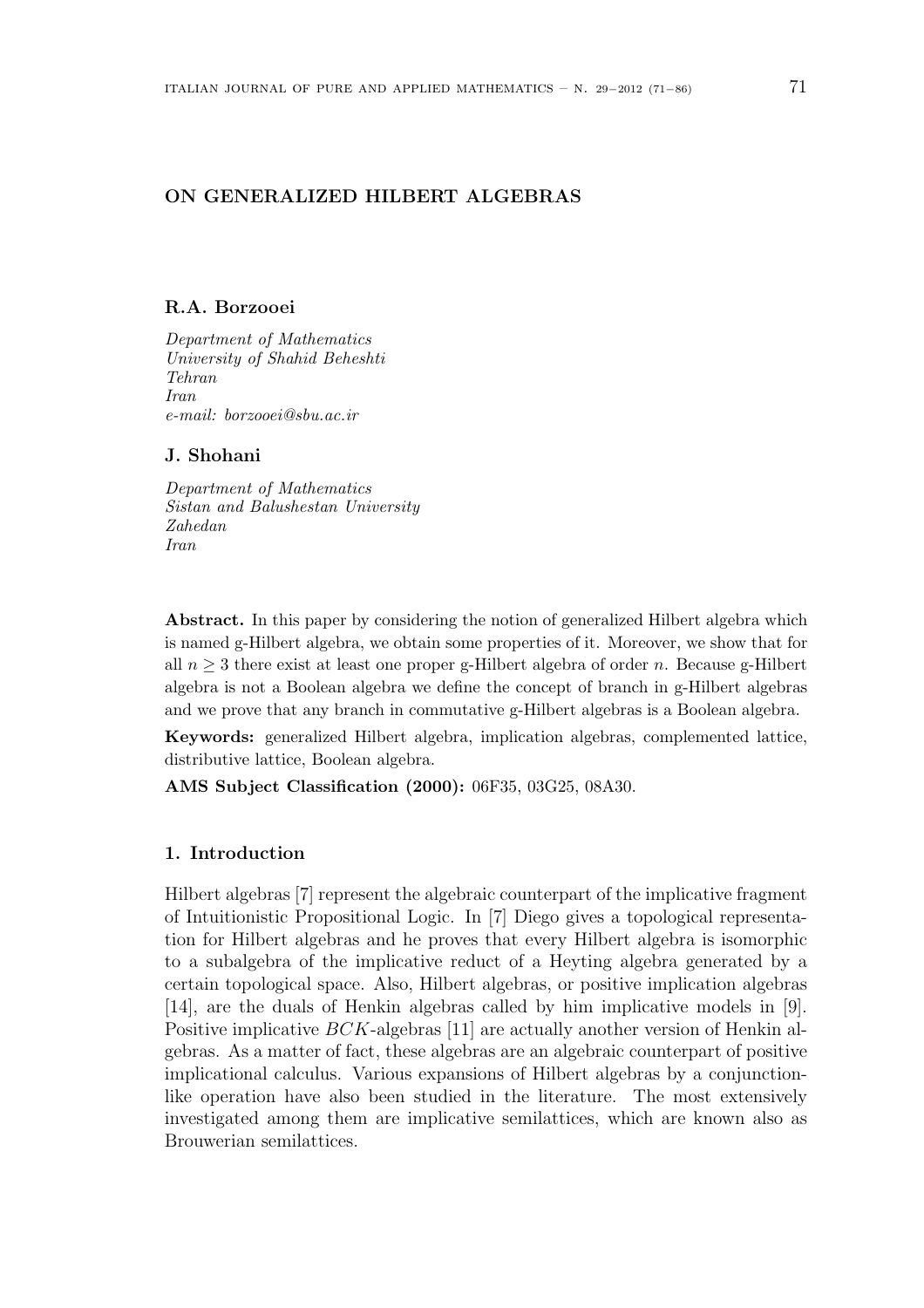Now, in this paper we give a generalization of positive implicative BCKalgebras and Hilbert algebras which is called a generalized Hilbert algebra that it is in form of variety. In follow, we obtain some properties of generalized Hilbert algebra and we show that any branch in commutative generalized Hilbert algebras is a Boolean algebra.

# 2. Generalized Hilbert algebras

**Definition 2.1.** [7] A *Hilbert algebra* is a triplet  $(H, \rightarrow, 1)$  of type (2,0), where H is a nonempty set, " $\rightarrow$ " is a binary operation which satisfies the following axioms:

- (H1)  $x \rightarrow (y \rightarrow x) = 1$ ,
- (H2)  $(x \rightarrow (y \rightarrow z)) \rightarrow ((x \rightarrow y) \rightarrow (x \rightarrow z)) = 1$ ,
- (H3)  $x \rightarrow y = 1$  and  $y \rightarrow x = 1$  imply  $x = y$ ,

for all  $x, y, z \in H$ .

**Proposition 2.2.** [8] If  $(H, \rightarrow, 1)$  be a Hilbert algebra, then,

- (i)  $x \rightarrow x = 1$ ,
- (ii)  $1 \rightarrow x = x$ ,
- (iii)  $x \rightarrow 1 = 1$ ,
- (iv)  $x \to (y \to z) = y \to (x \to z)$ ,

(v) 
$$
x \to (y \to z) = (x \to y) \to (x \to z),
$$

for all  $x, y, z \in H$ .

Definition 2.3. A generalized Hilbert algebra (or briefly, g-Hilbert algebra) is an algebra  $(G_H, \rightarrow, 1)$  of type  $(2,0)$  which satisfies the following axioms;

- $(GH1)$  1  $\rightarrow$   $x = x$ ,  $(GH2)$   $x \rightarrow x = 1$ ,
- (GH3)  $z \to (y \to x) = y \to (z \to x)$ ,

$$
(\text{GH4}) \ z \to (y \to x) = (z \to y) \to (z \to x),
$$

for all  $x, y, z \in G_H$ .

**Example 2.4.** Let  $(X, \leq, 1)$  be a unital poset and implication "  $\rightarrow$  " on X is defined as follows:  $\overline{a}$ 

$$
x \to y = \begin{cases} 1, & \text{if } x \le y, \\ y, & \text{otherwise.} \end{cases}
$$

Then  $(X, \rightarrow, 1)$  is a g-Hilbert algebra.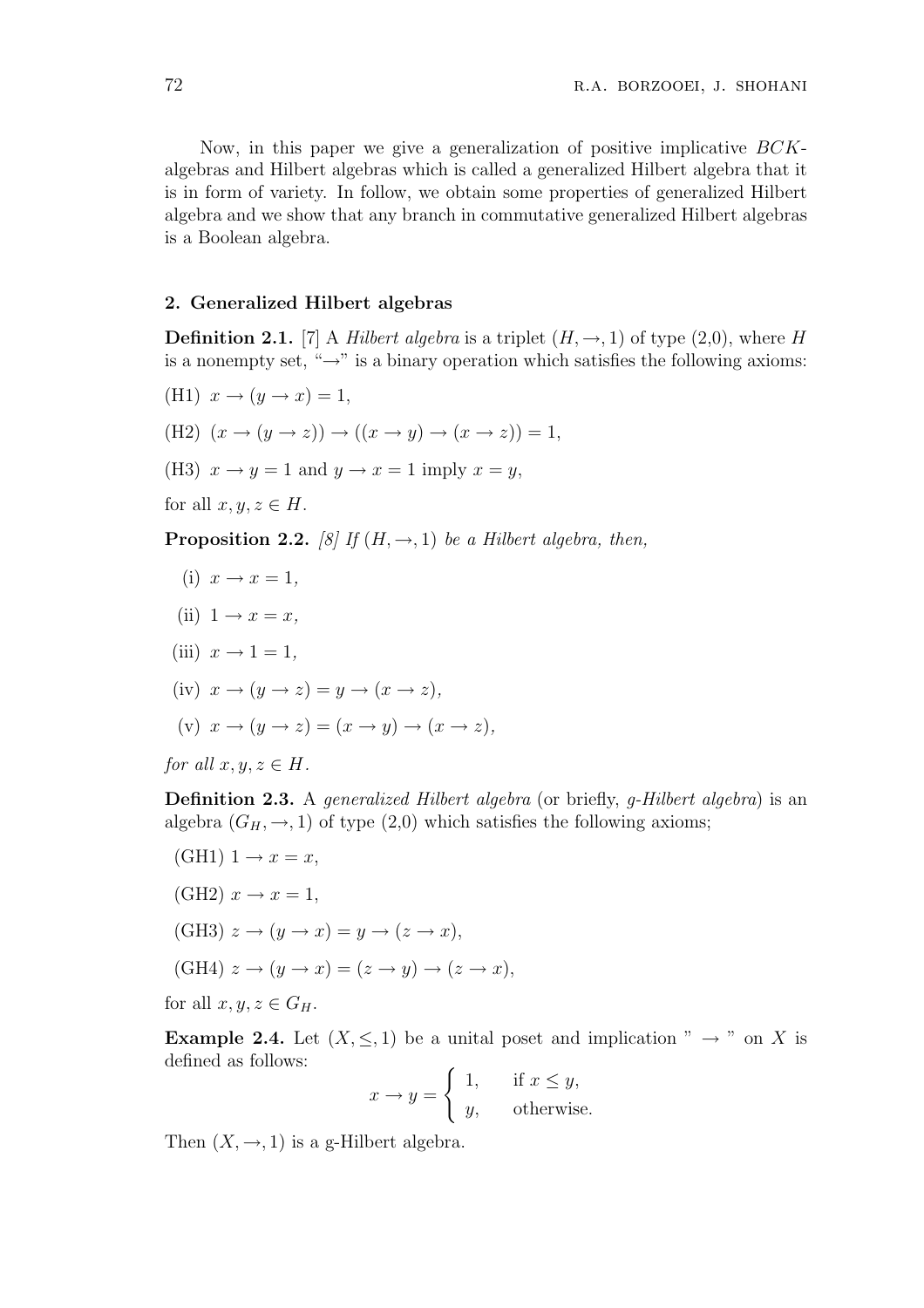Example 2.5. Let  $(X, \leq)$  be a poset. Then  $Y \subseteq X$  is called *increasing subset* if it is closed under  $\leq$ , i.e for every  $x \in Y$  and every  $y \in X$  if  $x \leq y$  then  $y \in Y$ . Now, let  $\mathcal{P}_i(X)$  be the set of all increasing subset of X and for any  $y \in X$ ,  $[y] = \{x \in X : y \leq x\}.$  Then it is easy to see that  $(\mathcal{P}_i(X), \to, X)$  is a g-Hilbert algebra where the implication " $\rightarrow$ " is defined by

$$
U \to V = \{ x \in X : [x) \cap U \subseteq V \}
$$

for  $U, V \in \mathcal{P}_i(X)$ .

Theorem 2.6. Any Hilbert algebra is a g-Hilbert algebra.

Proof. The proof is clear by Proposition 2.2.

Note. The converse of Theorem 2.6 is not correct in general.

**Example 2.7.** Let  $G_H = \{a,b,1\}$  and operation  $\rightarrow$  on  $G_H$  is defined as follows

|                | $\overline{a}$ | b |  |
|----------------|----------------|---|--|
| $\overline{a}$ |                |   |  |
| b              |                |   |  |
|                | $\overline{a}$ | b |  |

It is routine to check  $G_H = \{a,b,1\}$  is a g-Hilbert algebra but it is not a Hilbert algebra, since  $a \to b = b \to a = 1$  but  $a \neq b$ .

**Proposition 2.8.** Let  $(G_H, \rightarrow, 1)$  be a g-Hilbert algebra. Then:

- (i)  $x \rightarrow 1 = 1$ ,
- (ii)  $(y \rightarrow z) \rightarrow ((z \rightarrow x) \rightarrow (y \rightarrow x)) = 1$ ,
- (iii)  $(z \rightarrow x) \rightarrow ((y \rightarrow z) \rightarrow (y \rightarrow x)) = 1$ ,
- (iv)  $(x \rightarrow (y \rightarrow z)) \rightarrow ((x \rightarrow y) \rightarrow (x \rightarrow z)) = 1$ ,
- (v)  $x \rightarrow (x \rightarrow y) = x \rightarrow y$ ,
- (vi)  $x \rightarrow (y \rightarrow x) = 1$ ,
- (vii)  $y \rightarrow ((y \rightarrow x) \rightarrow x) = 1$ .

for all  $x, y, z \in G_H$ .

**Proof.** (i) Let  $x \in G_H$ . Then, by (GH2) and (GH4),

$$
1 = 1 \to 1 = (x \to x) \to (x \to x) = x \to (x \to x) = x \to 1.
$$

(ii) Let  $x, y, z \in G_H$ . Then,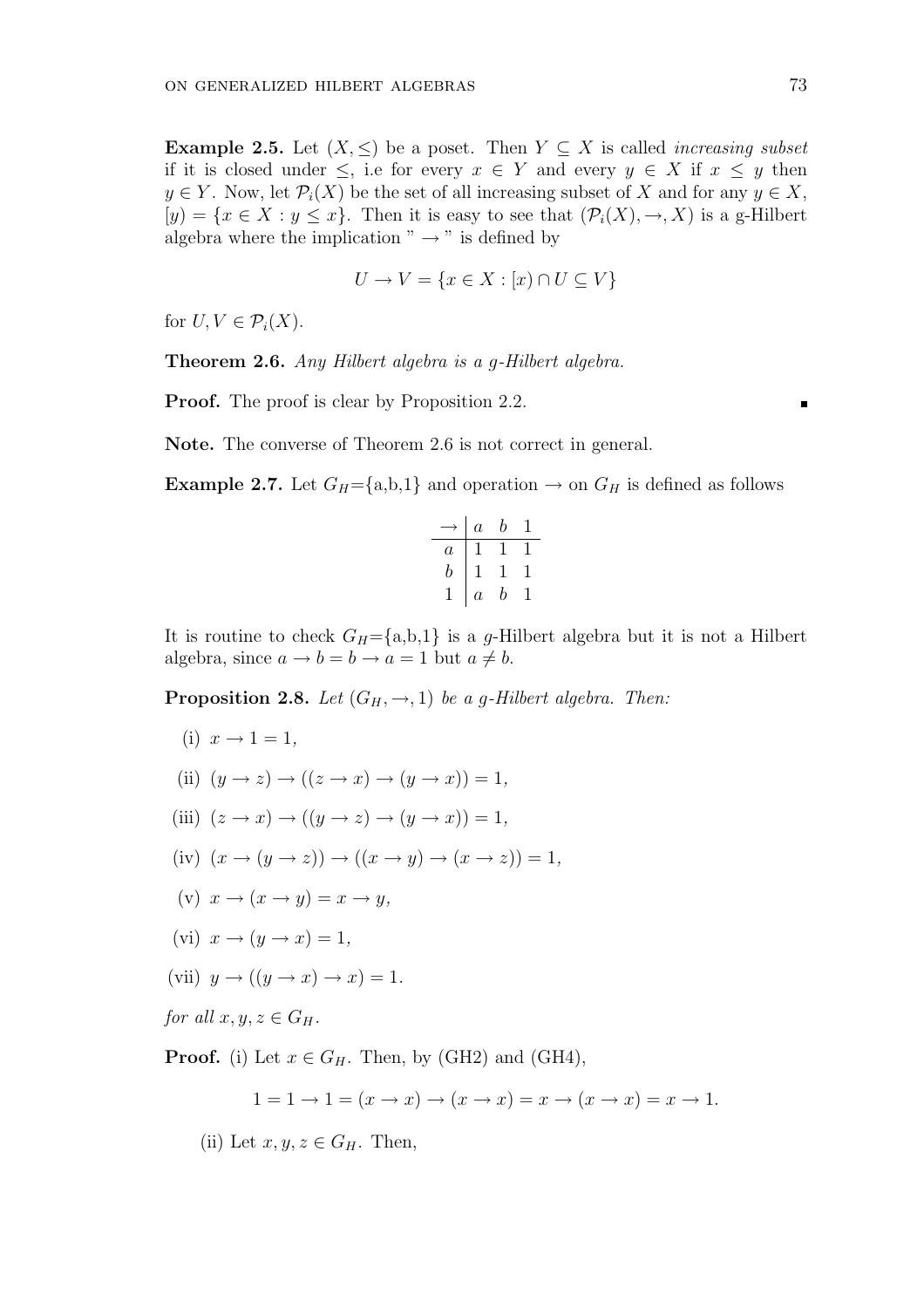$$
(y \to z) \to ((z \to x) \to (y \to x))
$$
  
=  $(z \to x) \to ((y \to z) \to (y \to x))$ , (by (GH3))  
=  $(z \to x) \to (y \to (z \to x))$ , (by (GH4))  
=  $y \to ((z \to x) \to (z \to x))$ , (by (GH3))  
=  $y \to 1$ , (by (GH2))  
= 1 (by (i)).

(iii) Let  $x, y, z \in G_H$ . Then by (GH3) and (ii);

$$
(z \to x) \to ((y \to z) \to (y \to x)) = (y \to z) \to ((z \to x) \to (y \to x)) = 1.
$$

(iv) Let  $x, y, z \in G_H$ . Then by (GH4) and (GH2);

$$
(x \to (y \to z)) \to ((x \to y) \to (x \to z))
$$
  
= ((x \to y) \to (x \to z)) \to ((x \to y) \to (x \to z)) = 1.

(v) Let  $x, y, z \in G_H$ . Then by (GH4) and (GH1);

$$
x \to (x \to y) = (x \to x) \to (x \to y) = 1 \to (x \to y) = x \to y.
$$

(vi) Let  $x, y, z \in G_H$ . Then by (GH4) and (i);

$$
x \to (y \to x) = (x \to y) \to (x \to x) = (x \to y) \to 1 = 1.
$$

(vii) Let  $x, y, z \in G_H$ . Then by (GH3) and (GH2);

$$
y \to ((y \to x) \to x) = (y \to x) \to (y \to x) = 1.
$$

**Definition 2.9.** Let  $(G_H, \rightarrow, 1)$  be a g-Hilbert algebra, then,  $G_H$  is called a proper g-Hilbert algebra if it is not a Hilbert algebra.

**Proposition 2.10.** If  $G_H$  is a proper g-Hilbert algebra of order n, then  $n \geq 3$ .

**Proof.** By Definition 2.3, Proposition 2.8 and Example 2.7, the proof is clear. ■

**Theorem 2.11.** Let  $(G_H, \rightarrow, 1)$  be a proper g-Hilbert algebra and  $a \notin G_H$ . Then  $G'_H = G_H \cup \{a\}$  with the following operation is a proper g-Hilbert algebra.

$$
x \to y = \begin{cases} x \to y, & x, y \in G_H, \\ a, & x = 1, y = a, \\ 1, & x \in G'_H - \{1\}, y = a, \\ y, & x = a, y \in G_H. \end{cases}
$$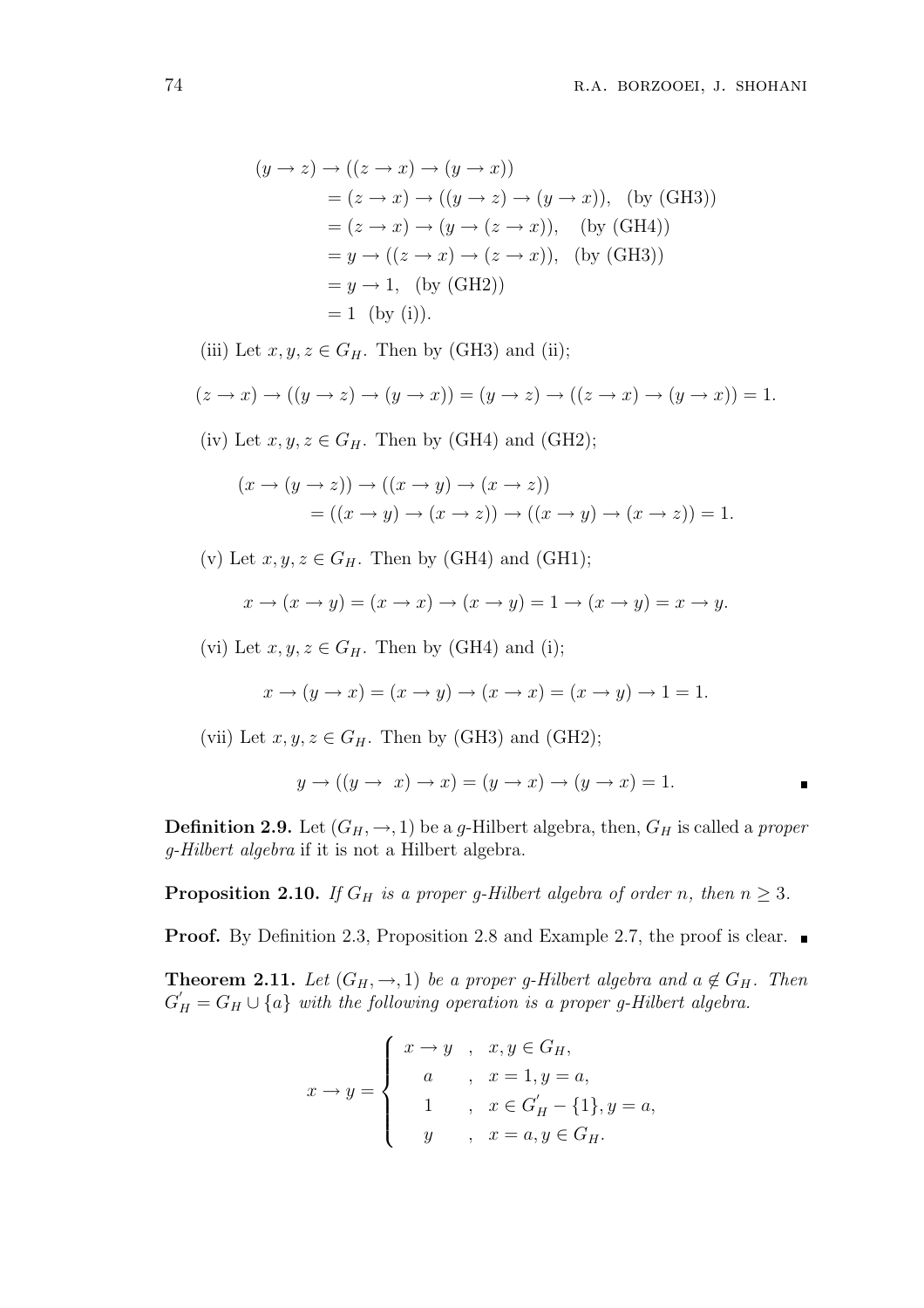**Proof.** The proof of axioms (GH1), (GH2) and (GH3) are clear. So, we should only prove the axiom (GH4). For this case, we consider the following cases:

**Case 1.**  $x, y \in G_H$  and  $z = a$ :

$$
z \to (x \to y) = a \to (x \to y) = x \to y
$$
  
=  $(a \to x) \to (a \to y) = (z \to x) \to (z \to y).$ 

**Case 2.**  $x, z \in G_H$  and  $y = a$ : If  $x \neq 1$  and  $z \neq 1$ , then

$$
z \to (x \to y) = z \to (x \to a) = 1 = (z \to x) \to 1
$$

$$
= (z \to x) \to (z \to a) = (z \to x) \to (z \to y).
$$

If  $x \neq 1$  and  $z = 1$ , then

$$
z \to (x \to y) = z \to (x \to a) = 1 = x \to a = x \to y
$$

$$
= (1 \to x) \to (1 \to y) = (z \to x) \to (z \to y).
$$

If  $x = 1$  and  $z \neq 1$ , then

$$
z \to (x \to y) = z \to y = 1 \to (z \to y) = (z \to x) \to (z \to y).
$$

If  $x = 1$  and  $z = 1$ , then

$$
z \to (x \to y) = y = 1 \to y = (1 \to 1) \to (1 \to y) = (z \to x) \to (z \to y).
$$

**Case 3.**  $y, z \in G_H$  and  $x = a$ .

The proof is similar to the proof of Case 2, by some modification.

**Case 4.**  $x \in G_H$  and  $y = z = a$ .

If  $x \neq 1$ , then

$$
z \to (x \to y) = a \to (x \to y) = x \to y
$$
  
=  $(a \to x) \to (a \to y) = (z \to x) \to (z \to y).$ 

If  $x = 1$ , then

$$
z \to (x \to y) = a \to (1 \to a) = a \to a = 1 = 1 \to 1
$$

$$
= (a \to 1) \to (a \to a) = (z \to x) \to (z \to y).
$$

**Case 5.**  $y \in G_H$  and  $x = z = a$  or  $z \in G$  and  $y = x = a$ :

The proof is similar to the proof of Case 4, by some modification.

**Case 6.**  $x = y = z = a$ :

$$
z \to (x \to y) = a \to (a \to a) = a \to 1 = 1 = 1 \to 1
$$

$$
= (a \to a) \to (a \to a) = (z \to x) \to (z \to y).
$$

Hence,  $(G'_H, \rightarrow, 1)$  is a g-Hilbert algebra.

 $\blacksquare$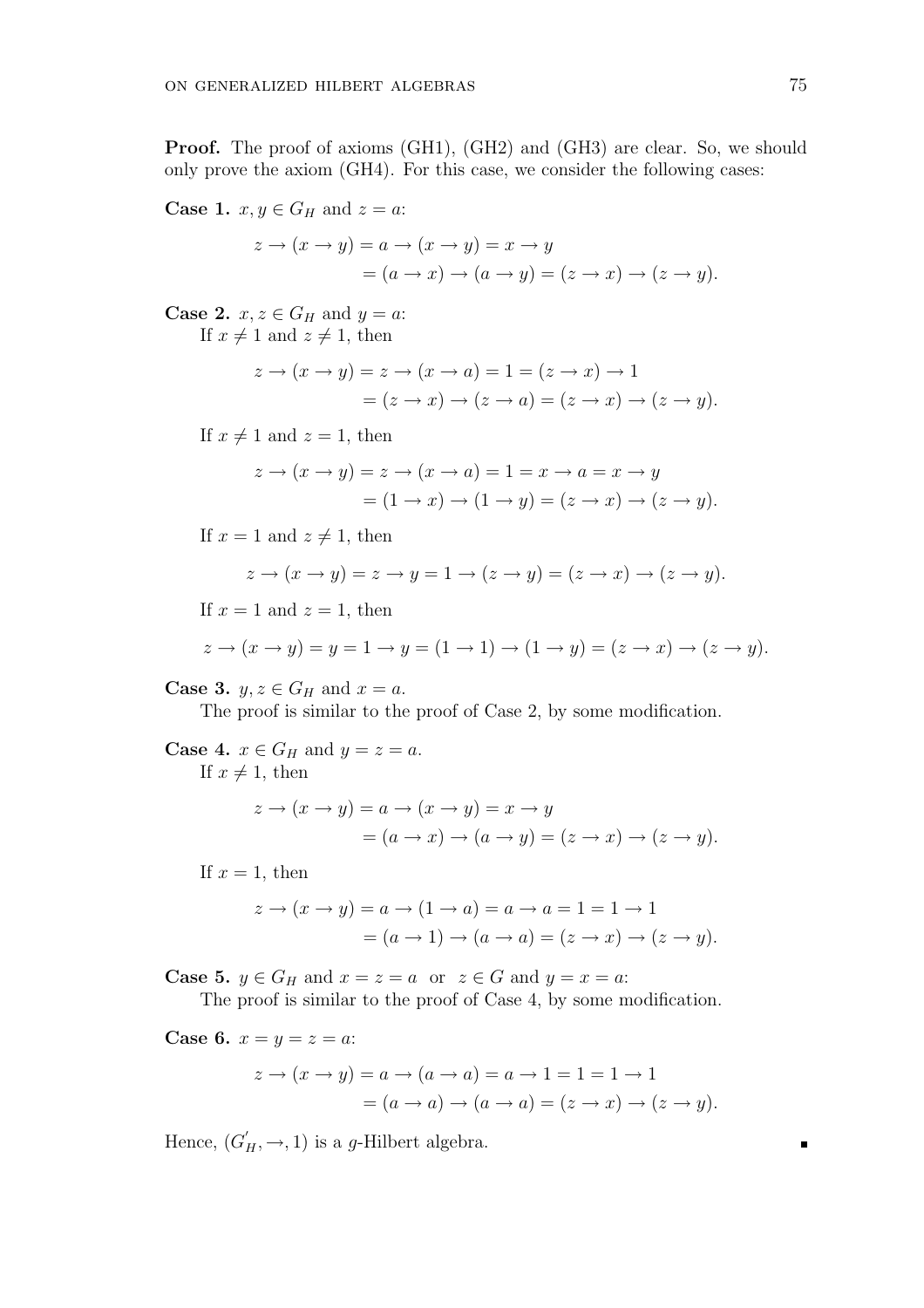**Corollary 2.12.** For any natural number  $n \geq 3$ , there exist at least one proper g-Hilbert algebra of order n.

**Definition 2.13.** Let  $(G_H, \rightarrow, 1)$  be a g-Hilbert algebra and  $a \in G_H$ . Then, the set  $B(a) = \{x \in G_H | a \to x = 1\}$  is called a branch of X.

It is clear that  $1, a \in B(a)$  and so  $B(a) \neq \emptyset$ .

**Theorem 2.14.** Let  $(G_H, \rightarrow, 1)$  be a g-Hilbert algebra such that for all  $x, y \in G_H$ ,  $B(x) \cap B(y) = \{1\}$  and  $x \to y \neq y$ . Then  $G_H$  is a proper g-Hilbert algebra.

**Proof.** Let  $G_H$  be a Hilbert algebra, by contrary. By Proposition 2.2(iv) and (i),  $y \to ((y \to x) \to x) = 1$  and so  $(y \to x) \to x \in B(y)$ . Now, let  $z = y \to x$ . Then, by Proposition  $2.2(iv)$ , (i) and (iii),

$$
x \to (z \to x) = z \to (x \to x) = z \to 1 = 1
$$

and so,  $(y \rightarrow x) \rightarrow x = z \rightarrow x \in B(x)$ . Hence,

$$
(y \to x) \to x \in B(x) \cap B(y) = \{1\}
$$

and so,  $(y \rightarrow x) \rightarrow x = 1$ . On the other hand, by (GH4) and (GH2) and Proposition 2.2(iii),

$$
x\rightarrow (y\rightarrow x)=(x\rightarrow y)\rightarrow (x\rightarrow x)=(x\rightarrow y)\rightarrow 1=1
$$

and so, by (H3) we get that,  $y \to x = x$ , which is a contradiction. Therefore,  $G_H$ is a proper g-Hilbert algebra.

# 3. Generalized Hilbert algebra induced by a quasi ordered set

From now one in this paper,  $G_H$  denote a g-Hilbert algebra, unless otherwise mentioned.

**Proposition 3.1.** Let relation  $\preceq$  on  $G_H$  be defined as follows:

$$
x \preceq y \quad \text{if and only if} \quad x \to y = 1
$$

Then "  $\preceq$ " is a quasi order relation.

Proof. Reflexive condition is clear. Now, we should prove the transitive condition. Let  $x, y, z \in G_H$ . If  $x \preceq y$  and  $y \preceq z$ , then  $x \to y = 1$  and  $y \to z = 1$  and so by  $(GH1)$  and  $(GH4)$ ,

$$
x \to z = 1 \to (x \to z) = (x \to y) \to (x \to z) = x \to (y \to z) = x \to 1 = 1
$$

Then  $x \preceq z$ .

**Proposition 3.2.** Let  $x \preceq y$ , for  $x, y \in G_H$ . Then, for all  $z \in G_H$ ,

(i) 
$$
y \to z \preceq x \to z
$$
,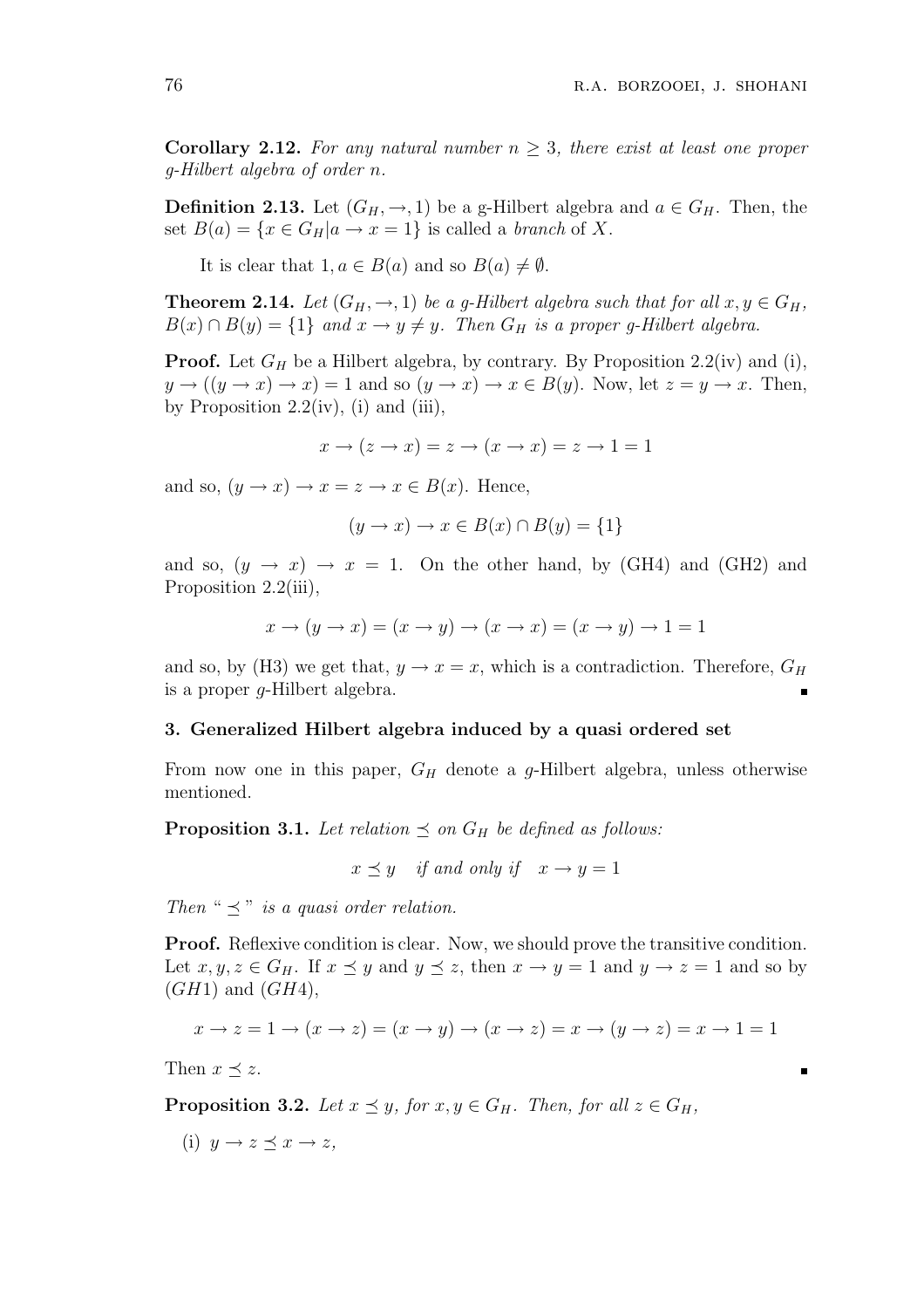(ii)  $z \to x \prec z \to y$ .

**Proof.** (i) Since  $x \rightarrow y = 1$ , then

$$
(y \to z) \to (x \to z) = 1 \to ((y \to z) \to (x \to z))
$$
  
=  $(x \to y) \to ((y \to z) \to (x \to z))$   
=  $(y \to z) \to ((x \to y) \to (x \to z))$   
=  $(y \to z) \to (x \to (y \to z))$   
=  $x \to ((y \to z) \to (y \to z))$   
=  $x \to 1 = 1$ 

Hence,  $y \to z \preceq x \to z$ .

(ii) Since  $x \to y = 1$ , then by (GH4),

$$
(z \to x) \to (z \to y) = z \to (x \to y) = z \to 1 = 1
$$

Hence,  $z \to x \preceq z \to y$ .

We define  $\Theta$  on  $G_H$  as follows:

$$
x \Theta y \Longleftrightarrow x \preceq y, y \preceq x
$$

Then,  $\Theta$  is a congruence relation on  $G_H$ . It is clear that  $\Theta$  is an equivalence relation on  $G_H$ . Let  $x, y, u, v \in G_H$ , such that  $x \Theta y$  and  $u \Theta v$ . Then  $x \preceq y$ ,  $y \preceq x, u \preceq v$  and  $v \preceq u$ . By Proposition 3.2, we obtain  $x \to u \preceq x \to v$  and  $x \to v \preceq y \to v$ . Now, by transitivity of  $\preceq$ , we get  $x \to u \preceq y \to v$ . Similarly, we have  $y \to v \preceq x \to u$  and so  $\Theta$  is a congruence relation on  $G_H$ .

Now, let  $\frac{G_H}{\Theta} = \{ [x]_{\Theta} | x \in G_H \}$  and  $\ll$  on  $\frac{G_H}{\Theta}$  is defined as follows:

$$
[x] \ll [y] \Longleftrightarrow x\Theta y.
$$

It is clear that  $(\frac{G_H}{\Theta}, \ll)$  is a poset.

Furthermore,  $(\frac{G_H}{\Theta}, \ll, [1]_{\Theta})$  is a g-Hilbert algebra with the following operation,

$$
[x]_{\Theta} \to [y]_{\Theta} = [x \to y]_{\Theta}
$$

**Theorem 3.3.** Suppose that  $(P, \theta)$  is a quasi ordered set,  $1 \notin P$  and  $G_H = P \cup \{1\}$ . Let " $\rightarrow$ " on  $G_H$  is defined as follows:

$$
x \to y = \begin{cases} 1, & x \theta y, \\ y, & x \ \theta y. \end{cases}
$$

Then  $(G_H, \rightarrow, 1)$  is a g-Hilbert algebra.

**Proof.** Since  $\theta$  is reflexive, obviously  $x \to x = 1$ , for all  $x \in G_H$ . Since  $1 \notin P$ , then 1  $\beta x$  for every  $x \in G_H$  and so  $1 \to x = x$ . Hence we have (GH1) and (GH2). Now, we should prove (GH3). Let  $x, y, z \in G_H$ . We consider the following cases: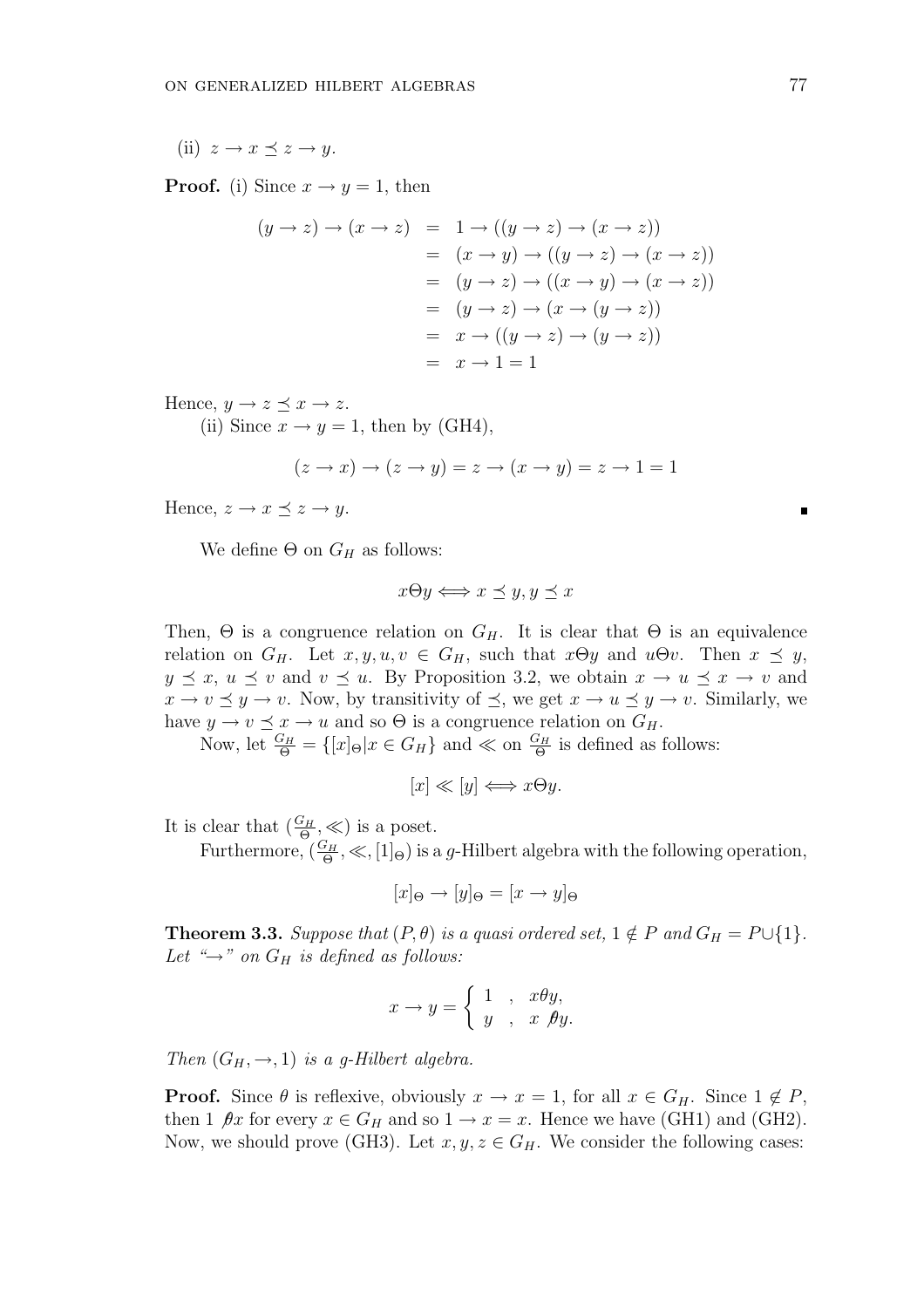**Case 1.** *y*  $\theta x$  and *z*  $\theta x$ :

 $z \rightarrow (y \rightarrow x) = z \rightarrow x = x = y \rightarrow x = y \rightarrow (z \rightarrow x).$ 

Case 2.  $y\theta x$  and  $z \theta x$ :

$$
z \to (y \to x) = z \to 1 = 1 = y \to x = y \to (z \to x).
$$

**Case 3.** *y*  $\theta x$  and  $z\theta x$ :

$$
z \to (y \to x) = z \to x = 1 = y \to 1 = y \to (z \to x).
$$

**Case 4.**  $y\theta x$  and  $z\theta x$ :

$$
z \to (y \to x) = z \to 1 = 1 = y \to 1 = y \to (z \to x).
$$

Hence, we have (GH3).

Now, we will prove (GH4). Let  $x, y, z \in G_H$ . Then, we consider the following cases:

**Case 1.**  $z\theta y$  and  $z\theta x$ : If  $x\theta y$ , then:

$$
(z \to y) \to (z \to x) = 1 \to 1 = 1 = z \to 1 = z \to (y \to x).
$$

If  $x \not\!\theta y$ , then:

$$
(z \to y) \to (z \to x) = 1 \to 1 = 1 = z \to x = z \to (y \to x).
$$

**Case 2.**  $z \nrightarrow \theta y$  and  $z \theta x$ : If  $x\theta y$ , then:

$$
(z \to y) \to (z \to x) = y \to 1 = 1 = z \to 1 = z \to (y \to x).
$$

If  $x \not\!\theta y$ , then:

$$
(z \to y) \to (z \to x) = y \to 1 = 1 = z \to x = z \to (y \to x).
$$

**Case 3.**  $z\theta y$  and  $z \theta x$ :

If  $x\theta y$ , then by transitive condition  $z\theta x$ , which is not impossible. If  $x \not\!\theta y$ , then:

$$
(z \to y) \to (z \to x) = 1 \to x = x = z \to x = z \to (y \to x).
$$

**Case 4.** z  $\hat{\beta}$ y and z  $\hat{\beta}$ x: If  $x\theta y$ , then:

$$
(z \to y) \to (z \to x) = y \to x = 1 = z \to 1 = z \to (y \to x).
$$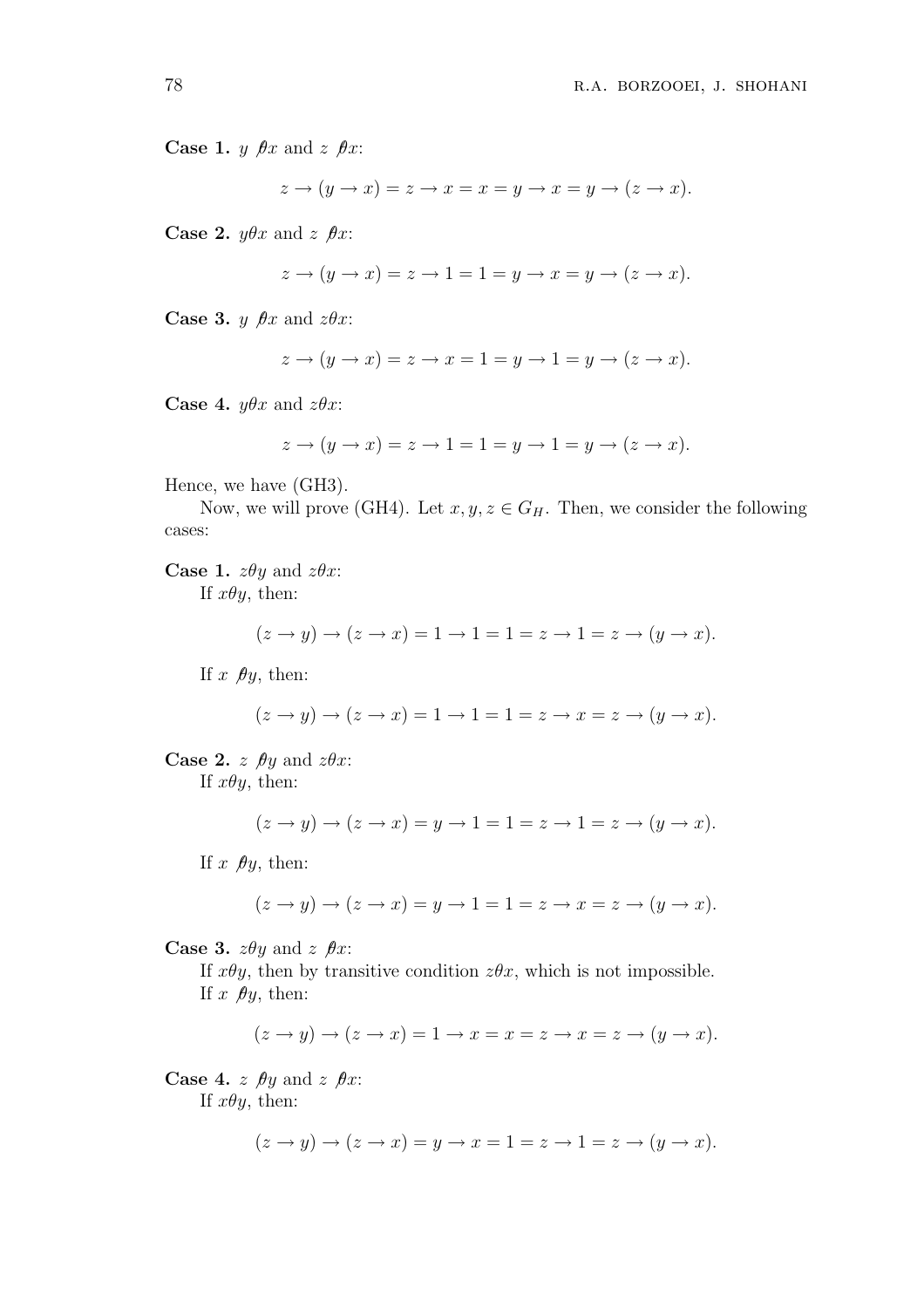If x  $\theta y$ , then

$$
(z \to y) \to (z \to x) = y \to x = x = z \to x = z \to (y \to x).
$$

Hence, we have  $(GH4)$ . Therefore,  $G_H$  is a g-Hilbert algebra.

# 4. Relation between generalized Hilbert algebras and implication algebras

**Definition 4.1.** [1] An *implication algebra* is a set X with a binary operation "→" which satisfies the following axioms:

- (I1)  $(x \rightarrow y) \rightarrow x = x$ ,
- (I2)  $(x \rightarrow y) \rightarrow y = (y \rightarrow x) \rightarrow x$ ,
- (I3)  $x \to (y \to z) = y \to (x \to z)$ ,

for all  $x, y, z \in X$ .

In any implication algebra  $(X, \rightarrow)$ , we have

- (I4)  $x \rightarrow (x \rightarrow y) = x \rightarrow y$ ,
- (I5)  $x \rightarrow x = y \rightarrow y$ ,
- (I6) there exists a unique element 1 in X such that, for all  $x \in X$ ,
	- (a)  $x \rightarrow x = 1$ ,  $1 \rightarrow x = x$  and  $x \rightarrow 1 = 1$ ,
	- (b) if  $x \to y = 1$  and  $y \to x = 1$  then  $x = y$ ,
	- (c)  $x \rightarrow (y \rightarrow x) = 1$

for all  $x, y \in X$ .

**Definition 4.2.**  $G_H$  is called *commutative* if for all  $x, y \in G_H$ ,

$$
(y \to x) \to x = (x \to y) \to y.
$$

**Lemma 4.3.** Let  $G_H$  be commutative. If  $x \to y = y \to x = 1$ , then  $x = y$ .

**Proof.** Let  $x \to y = y \to x = 1$ , for  $x, y \in G$ . Since  $G_H$  is commutative, then by (GH1),

$$
x = 1 \to x = (y \to x) \to x = (x \to y) \to y = 1 \to y = y.
$$

**Lemma 4.4.** [1] Let  $(X, \rightarrow, 1)$  be an implication algebra. Then,

- (i)  $x \leq y$ , imply  $y \to z \leq x \to z$
- (ii)  $x \leq y$ , imply  $z \to x \leq z \to y$
- (iii)  $x \to y \leq (y \to z) \to (x \to z)$  and  $y \to z \leq (x \to y) \to (x \to z)$ .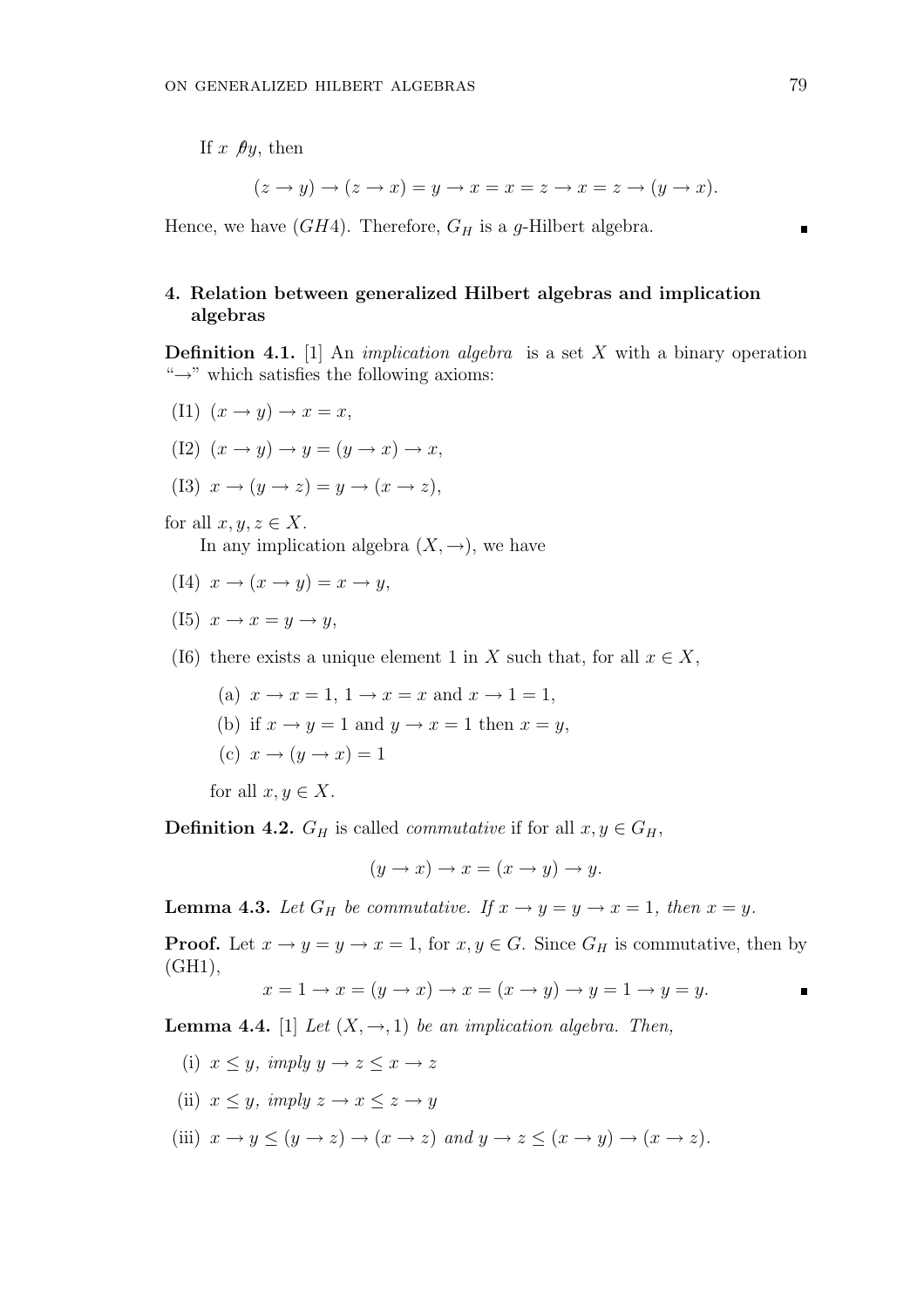**Theorem 4.5.**  $(X, \rightarrow, 1)$  is an implication algebra if and only if  $(X, \rightarrow, 1)$  is a commutative g-Hilbert algebra.

**Proof.** ( $\Rightarrow$ ) Let  $(X, \rightarrow, 1)$  be an implication algebra. By Theorem 2.6, it is enough to prove that X is a Hilbert algebra. By  $(I6)(b)$  and  $(c)$ , we have  $(H1)$ and (H3). It is enough to prove (H2). Let  $x, y, z \in X$ . Then, by (I4), (I3) and Lemma 4.4,

$$
(x \to (y \to z)) \to ((x \to y) \to (x \to z))
$$
  
=  $(x \to (y \to z)) \to ((x \to y) \to (x \to (x \to z))),$   
 $\geq (x \to (y \to z)) \to (y \to (x \to z))),$   
=  $(x \to (y \to z)) \to (x \to (y \to z))),$   
= 1.

Hence, by  $(I6)(a),(b)$ , we have  $(x \rightarrow (y \rightarrow z)) \rightarrow ((x \rightarrow y) \rightarrow (x \rightarrow z))) = 1$ , and so (H2) is hold. Hence,  $(X, \rightarrow, 1)$  is a Hilbert algebra and so, by Theorem 2.6, it is a g-Hilbert algebra. Moreover, by (I2) it is commutative.

 $(\Leftarrow)$  Let  $(X, \rightarrow, 1)$  be a commutative g-Hilbert algebra. Since X is commutative, then we have (I2). Moreover, by (GH3), we have (I3). Now, it is enough to prove that (I1). Let  $x, y \in X$ . Then, by (GH3), (GH2) and Proposition 2.8(i),

$$
x \to ((x \to y) \to x) = (x \to y) \to (x \to x) = (x \to y) \to 1 = 1
$$

Hence,

$$
(1) \t\t x \to ((x \to y) \to x) = 1.
$$

Moreover,

$$
((x \rightarrow y) \rightarrow x) \rightarrow x = (x \rightarrow (x \rightarrow y)) \rightarrow (x \rightarrow y),
$$
 Since X is commutative  
=  $((x \rightarrow x) \rightarrow (x \rightarrow y)) \rightarrow (x \rightarrow y),$  by (GH4)  
=  $(1 \rightarrow (x \rightarrow y)) \rightarrow (x \rightarrow y),$  by (GH2)  
=  $(x \rightarrow y) \rightarrow (x \rightarrow y)$   
= 1.

Hence,

$$
(2) \qquad \qquad ((x \to y) \to x) \to x = 1,
$$

and so, by (1), (2) and Lemma 4.3 we have (I1). Therefore,  $(X, \rightarrow, 1)$  is an implication algebra.

**Example 4.6.** Let  $G_H = \{a, b, c, 1\}$  and operation " $\rightarrow$ " on  $G_H$  is defined as follows:

|                  | $\overline{a}$ | b            | $\mathcal{C}$ |   |
|------------------|----------------|--------------|---------------|---|
| $\boldsymbol{a}$ | 1              | $\mathbf{I}$ | I.            |   |
| b                |                | I.           | 1             | 1 |
| $\overline{c}$   | 1              | 1            | 1             | ı |
|                  | $\it a$        | b            | Ċ             |   |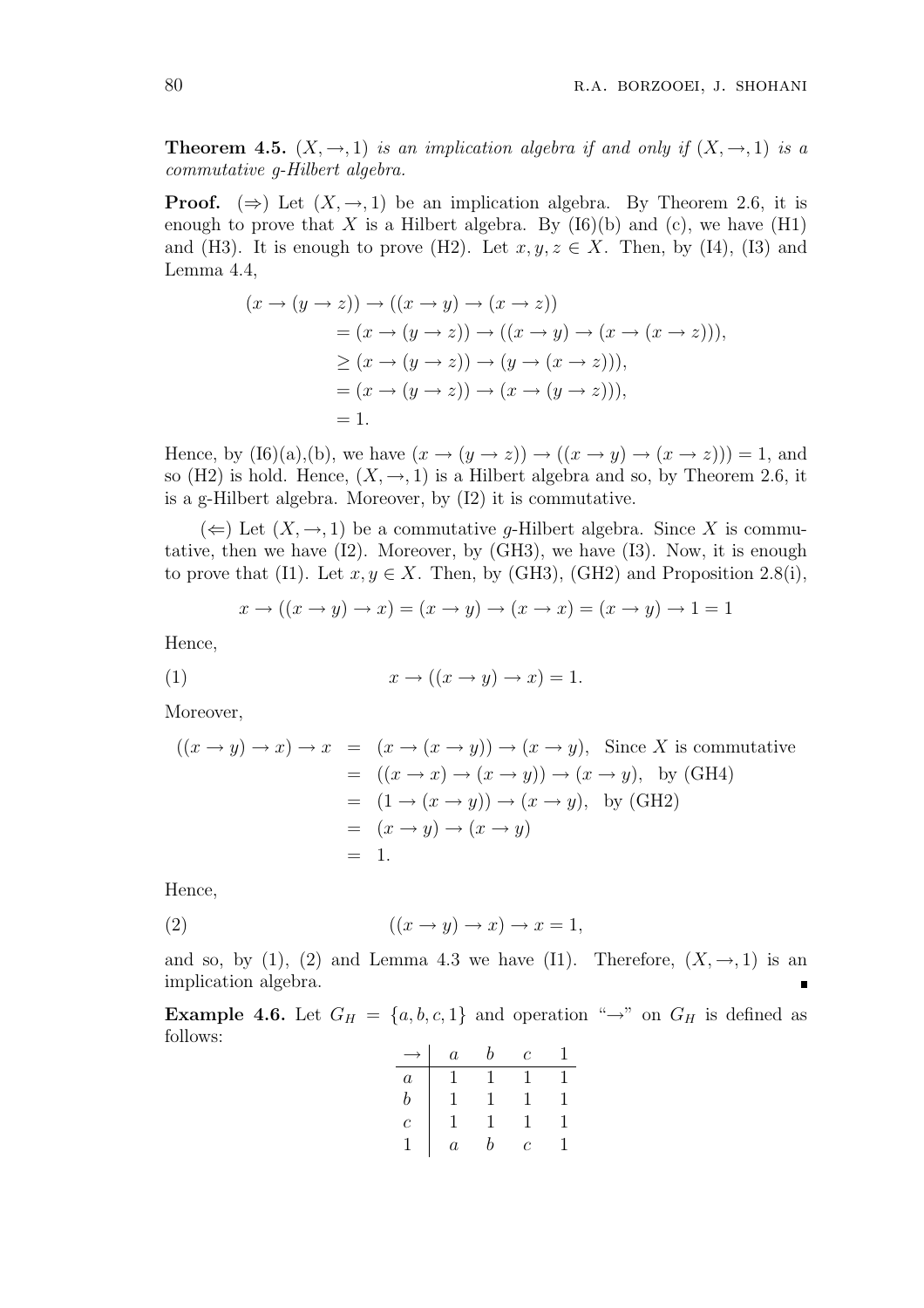Then,  $(G_H, \rightarrow, 1)$  is a g-Hilbert algebra which is not an implication algebra, since  $(b \to c) \to c \neq (c \to b) \to b$ . Hence, a commutative condition is necessary in the last theorem.

### 5. Lattice structure on commutative generalized Hilbert algebras

**Proposition 5.1.** If  $G_H$  is commutative, then

- (i)  $(x \rightarrow y) \rightarrow x = x$ ,
- (ii)  $x \to (x \to y) = x \to y$ ,

for all  $x, y \in G_H$ .

**Proof.** (i) Let  $x, y \in G_H$ . Then,

$$
x \to ((x \to y) \to x) = (x \to (x \to y)) \to (x \to x), \text{ (by (GH4))}
$$

$$
= (x \to (x \to y)) \to 1, \text{ (by (GH2))}
$$

$$
= 1
$$

On the other hand,

$$
((x \rightarrow y) \rightarrow x) \rightarrow x = (x \rightarrow (x \rightarrow y)) \rightarrow (x \rightarrow y), \text{ (since } G_H \text{ is commutative)}
$$
  
= 
$$
((x \rightarrow x) \rightarrow (x \rightarrow y)) \rightarrow (x \rightarrow y), \text{ (by (GH4))}
$$
  
= 
$$
(1 \rightarrow (x \rightarrow y)) \rightarrow (x \rightarrow y), \text{ (by (GH2))}
$$
  
= 
$$
(x \rightarrow y) \rightarrow (x \rightarrow y), \text{ (by (GH1))}
$$
  
= 1 (by (GH2)).

Hence, by Lemma 4.3 we obtain  $(x \rightarrow y) \rightarrow x = x$ .

(ii) By using (i) twice, we have

$$
x \to (x \to y) = ((x \to y) \to x) \to (x \to y) = x \to y.
$$

**Corollary 5.2.** Let  $G_H$  be commutative and relation  $\preceq$  on  $G_H$ , is defined by  $x \preceq y$ if and only if  $x \to y = 1$ . Then, "  $\preceq$ " is a partial order on  $G_H$ .

**Proof.** By (GH2), Proposition 5.1(i) we get that  $\preceq$  is reflexive and anti symmetric. Let  $x \to y = 1$  and  $y \to z = 1$ , then

$$
x \to z = 1 \to (x \to z) = (x \to y) \to (x \to z) = x \to (y \to z) = x \to 1 = 1.
$$

Thus,  $\prec$  is a partial order on  $G_H$ .

**Proposition 5.3.** For any  $p \in G_H$ ,  $B(p)$  is a subalgebra of  $G_H$ .

**Proof.** It is clear that  $1 \in B(p)$ . Now, let  $a, b \in B(p)$ . Then,  $p \preceq a$  and  $p \preceq b$ and so by (GH4)and (GH2),

$$
p \to (a \to b) = (p \to a) \to (p \to b) = 1 \to 1 = 1.
$$

Hence,  $p \preceq (a \to b)$  and so  $a \to b \in B(p)$ . Therefore,  $B(p)$  is a subalgebra of  $G_H$ .

 $\blacksquare$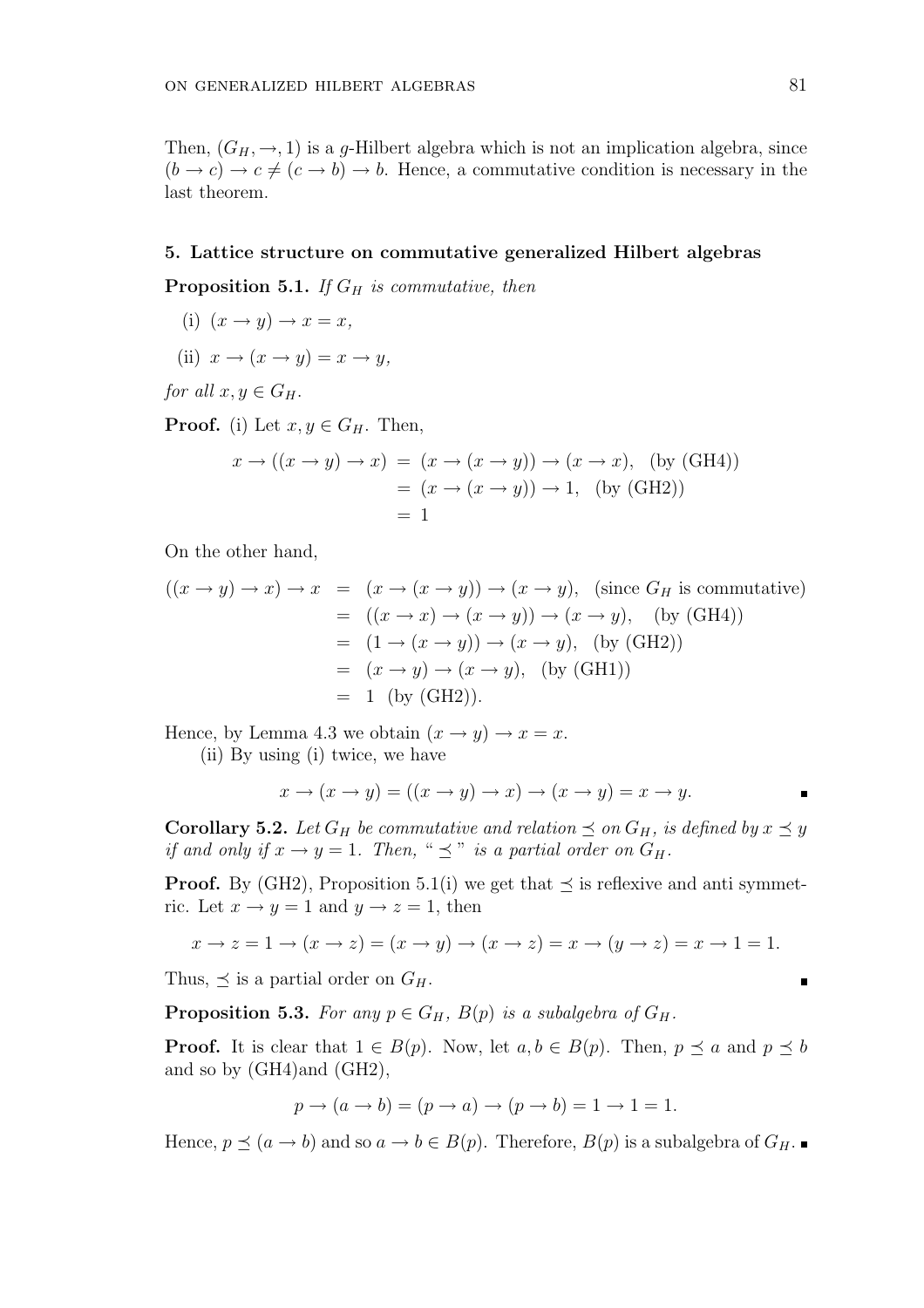**Theorem 5.4.** If  $G_H$  is commutative, then the following are hold:

- (i)  $(G_H, \vee)$  is a  $\vee$ -semi lattice, when  $a \vee b = (a \rightarrow b) \rightarrow b$ , for any  $a, b \in G_H$ ,
- (ii) For any  $p \in G_H$ ,  $(B(p), \wedge)$  is a  $\wedge$ -semi lattice, when  $a \wedge b = ((a \rightarrow p) \vee$  $(b \rightarrow p)) \rightarrow p$ , for any  $a, b \in B(p)$ ,
- (iii) For any  $p \in G_H$ ,  $(B(p), \wedge, \vee)$  is a complemented lattice.

**Proof.** By Corollary 5.2,  $(G_H, \preceq)$  and so  $(B(p), \preceq)$ , for any  $p \in G_H$  is a partial ordered set. (i) Let  $a, b \in G_H$ . First we should prove that  $(a \to b) \to b$  is an upper bound of a, b. By (GH3) and (GH2),  $a \rightarrow ((a \rightarrow b) \rightarrow b) = (a \rightarrow b) \rightarrow$  $(a \rightarrow b) = 1$ , and so  $a \preceq (a \rightarrow b) \rightarrow b$ . Moreover, by (GH3),  $b \preceq (a \rightarrow b) \rightarrow b$ . Hence,  $(a \to b) \to b$  is an upper bound of a, b. Now, let  $c \in G$  such that  $a, b \preceq c$ . Then  $a \rightarrow c = 1$  and so by commutative condition and (GH1),

(1) 
$$
(c \to a) \to a = (a \to c) \to c = 1 \to c = c.
$$

Hence,

$$
((a \rightarrow b) \rightarrow b) \rightarrow c
$$
  
=  $((a \rightarrow b) \rightarrow b) \rightarrow ((c \rightarrow a) \rightarrow a),$  (by (1))  
=  $(c \rightarrow a) \rightarrow (((a \rightarrow b) \rightarrow b) \rightarrow a),$  (by (GH3))  
=  $(c \rightarrow a) \rightarrow (((b \rightarrow a) \rightarrow a) \rightarrow a),$  (by commutative condition)  
=  $(c \rightarrow a) \rightarrow ((a \rightarrow (b \rightarrow a)) \rightarrow (b \rightarrow a)),$  (by commutative condition)  
=  $(c \rightarrow a) \rightarrow ((b \rightarrow (a \rightarrow a)) \rightarrow (b \rightarrow a)),$  (by (GH3))  
=  $(c \rightarrow a) \rightarrow ((b \rightarrow 1) \rightarrow (b \rightarrow a)),$  (by (GH2))  
=  $(c \rightarrow a) \rightarrow (1 \rightarrow (b \rightarrow a)),$  (by Proposition 2.8(i))  
=  $(c \rightarrow a) \rightarrow (b \rightarrow a),$  (by (GH1))  
=  $b \rightarrow ((c \rightarrow a) \rightarrow a),$  (by (GH3))  
=  $b \rightarrow c,$  (by (1))  
= 1 (since  $b \preceq c$ ).

Therefore,  $(a \to b) \to b \preceq c$  and so  $a \lor b = (a \to b) \to b$ . Hence,  $(G_H, \lor)$  is a ∨−semi lattice.

(ii) Let  $p \in G_H$  and  $a, b \in B(p)$ . Then  $p \preceq a, b$ . Since  $a \to p \preceq (a \to p) \vee (b \to p)$  then, by Proposition 3.2,

$$
((a \to p) \lor (b \to p)) \to p \preceq (a \to p) \to p = a \lor p = a.
$$

Similarly, we can prove that  $((a \rightarrow p) \lor (b \rightarrow p)) \rightarrow p \preceq b$ . Hence,  $((a \rightarrow p)$  $\vee (b \rightarrow p)$   $\rightarrow p$  is a lower bound of a and b. Now, let  $c \in G_H$  such that  $c \preceq a, b$ . Then, by Proposition 3.2,  $a \to p \preceq c \to p$  and  $b \to p \preceq c \to p$  and so  $((a \rightarrow p) \lor (b \rightarrow p)) \preceq c \rightarrow p$ . Hence, by Proposition 3.2,  $c \preceq c \lor p = (c \rightarrow p) \rightarrow p$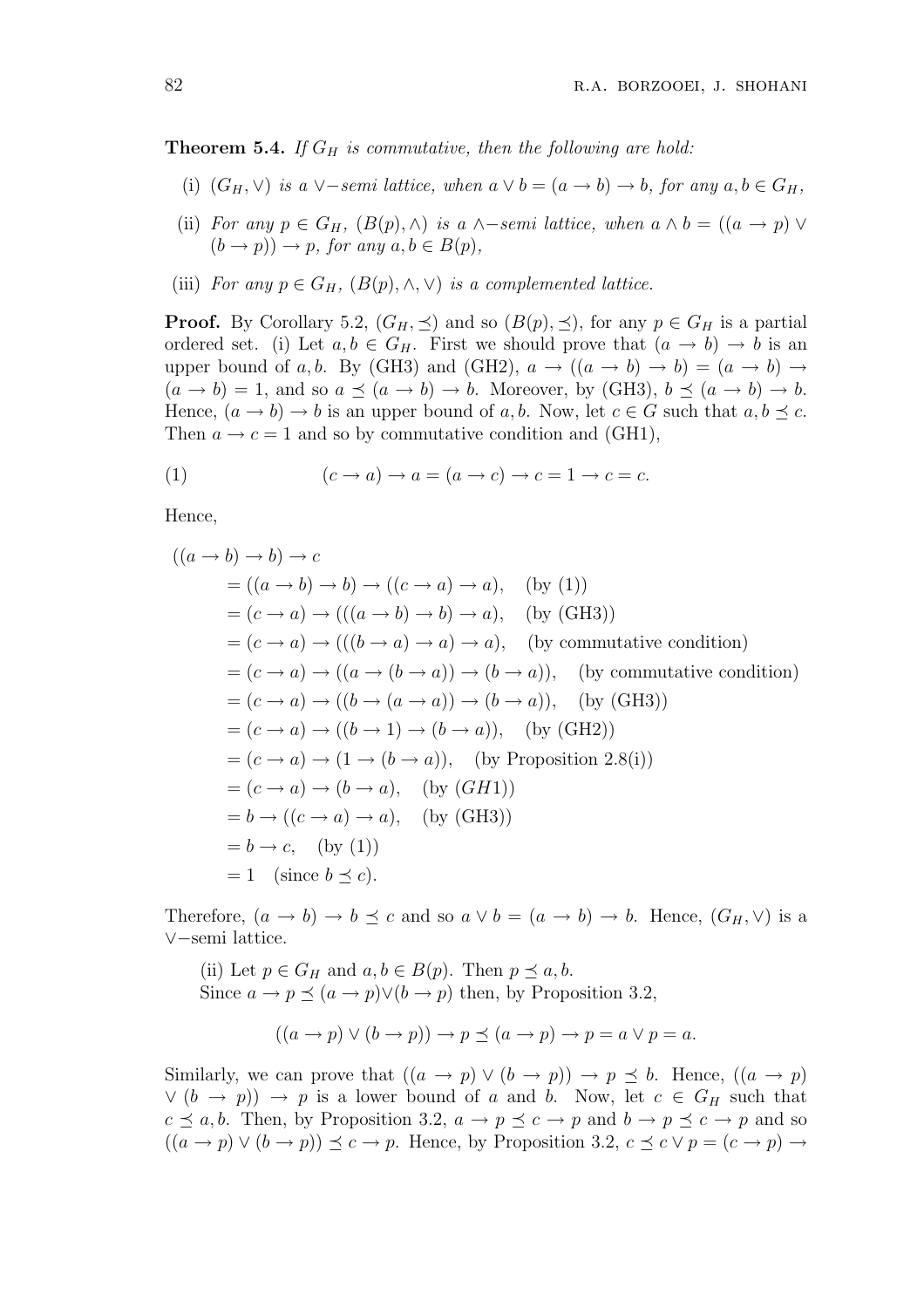$p \preceq [a \to p) \vee (b \to p)] \to p$ . Therefore,  $((a \to p) \vee (b \to p)) \to p$  is a greatest lower bound of a and b and so

$$
a \wedge b = ((a \to p) \vee (b \to p)) \to p.
$$

Now, since  $a \wedge b \in B(p)$ , then  $(B(p), \wedge)$  is a  $\wedge$ -semilattice.

(iii) Let  $p \in G_H$ . Then, for any  $a \in B(p)$ ,

$$
(a \to p) \lor a = ((a \to p) \to a) \to a
$$
  
=  $(a \to (a \to p)) \to (a \to p)$ , (by commutative condition)  
=  $(a \to p) \to (a \to p)$ , (by Proposition 2.8(v))  
= 1, (by *(GH2)*)

Moreover, by commutative condition,

$$
a \wedge (a \rightarrow p) = ((a \rightarrow p) \vee ((a \rightarrow p) \rightarrow p)) \rightarrow p
$$
  
=  $((a \rightarrow p) \vee ((p \rightarrow a) \rightarrow a)) \rightarrow p$   
=  $((a \rightarrow p) \vee (p \vee a)) \rightarrow p$   
=  $(a \rightarrow p) \vee a) \rightarrow p$   
=  $1 \rightarrow p$   
=  $p$ 

Therefore,  $(B(p), \wedge, \vee)$  is a complemented lattice.

**Lemma 5.5.** Let  $G_H$  be a commutative g-Hilbert algebra and  $p \in G_H$ . Then, for any  $a, b \in B(p)$ ,

$$
(a \to p) \lor (b \to p) = (a \land b) \to p.
$$

**Proof.** Let  $p \in G_H$  and  $a, b \in B(p)$ . Since  $a \wedge b \preceq a$  and  $a \wedge b \preceq b$ , then, by Proposition 3.2,  $a \to p \preceq (a \wedge b) \to p$  and  $b \to p \preceq (a \wedge b) \to p$  and so  $(a \wedge b) \to p$  is an upper bound of  $a \to p$  and  $b \to p$ . Now, let  $u \in B(p)$  be an other upper bound of  $a \rightarrow p$  and  $b \rightarrow p$ . Then,  $a \rightarrow p \preceq u$  and  $b \rightarrow p \preceq u$  and so, by Proposition 3.2,  $u \to p \preceq (a \to p) \to p$  and  $u \to p \preceq (b \to p) \to p$ . Hence,  $u \to p \preceq a \vee p = a$  and  $u \to p \preceq b \vee p = b$  and so  $u \to p \preceq a \wedge b$ . Thus,

$$
a \land b \to p \preceq (u \to p) \to p = u \lor p = u
$$

Therefore,  $a \wedge b \rightarrow p$  is last upper bound of  $a \rightarrow p$  and  $b \rightarrow p$ , that is,

$$
(a \to p) \lor (b \to p) = (a \land b) \to p.
$$

**Theorem 5.6.** If  $G_H$  is commutative, then for any  $p \in G_H$ ,  $(B(p), \vee, \wedge)$  is a distributive lattice.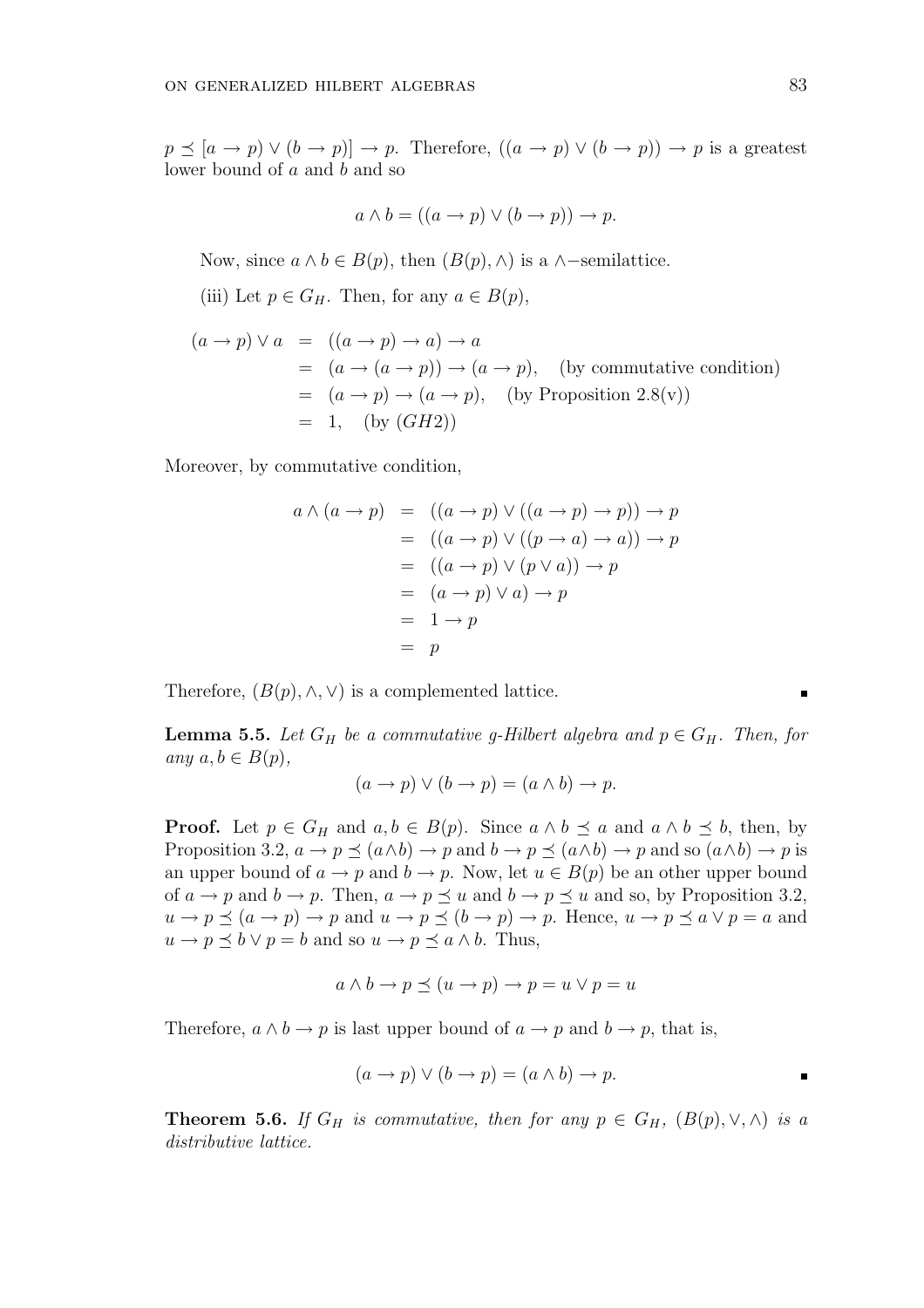**Proof.** Let  $p \in G_H$  and  $a, b, c \in B(p)$ . We have to prove that  $a \wedge (b \vee c) =$  $(a \wedge b) \vee (a \wedge c)$ . Since  $p \preceq b$ , then by Proposition 3.2,  $a \rightarrow p \preceq a \rightarrow b$ . Moreover, by Proposition 2.8(vi),  $b \preceq a \to b$  and so  $(a \to p) \lor b \preceq a \to b$ . Let  $c = (a \to p) \lor b$ . Then

(1) 
$$
c \preceq a \to b
$$
 and  $b \preceq c$  and so  $c = b \lor c = (c \to b) \to b$ .

Moreover, by the proof of Theorem 5.4(iii),

(2) 
$$
(a \rightarrow c) \rightarrow c = a \lor c = a \lor (a \rightarrow p) \lor b = 1 \lor b = 1.
$$

Moreover,

$$
(a \rightarrow b) \rightarrow c = (a \rightarrow b) \rightarrow (1 \rightarrow c), \quad \text{(by (GH1))}
$$
  
\n
$$
= (a \rightarrow b) \rightarrow (((a \rightarrow c) \rightarrow c) \rightarrow c), \quad \text{(by (2))}
$$
  
\n
$$
= (a \rightarrow b) \rightarrow ((a \rightarrow c) \lor c),
$$
  
\n
$$
= (a \rightarrow b) \rightarrow (a \rightarrow c), \quad \text{(by Proposition 2.8(vi))}
$$
  
\n
$$
= (a \rightarrow b) \rightarrow (a \rightarrow ((c \rightarrow b) \rightarrow b), \quad \text{(by (1))}
$$
  
\n
$$
= (a \rightarrow b) \rightarrow ((c \rightarrow b) \rightarrow (a \rightarrow b)), \quad \text{(by (GH3))}
$$
  
\n
$$
= (c \rightarrow b) \rightarrow ((a \rightarrow b) \rightarrow (a \rightarrow b)), \quad \text{(by (GH3))}
$$
  
\n
$$
= (c \rightarrow b) \rightarrow 1, \quad \text{(by (GH1))}
$$
  
\n
$$
= 1.
$$

and this implies that  $a \to b \preceq c$ . Hence, by (1) and Proposition 5.1(i),

(2) 
$$
a \to b = c = (a \to p) \lor b.
$$

Now, since (2) holds for any  $a, b \in B(p)$  and since  $B(p)$  is a subalgebra, then  $a, b \rightarrow p \in B(p)$  and so, by (2),

(3) 
$$
(a \to (b \to p)) \to p = ((a \to p) \lor (b \to p)) \to p = a \land b.
$$

Hence,

$$
a \rightarrow (a \land b) = a \rightarrow ((a \rightarrow (b \rightarrow p)) \rightarrow p),
$$
 (by (3))  
\n
$$
= (a \rightarrow (b \rightarrow p)) \rightarrow (a \rightarrow p),
$$
 (by Proposition 2.8(v))  
\n
$$
= (b \rightarrow (a \rightarrow p)) \rightarrow (a \rightarrow p),
$$
 (by (GH3))  
\n
$$
= b \lor (a \rightarrow p),
$$
  
\n
$$
= a \rightarrow b,
$$
 (by (2))

and this implies that

(4) 
$$
a \to (a \land b) = a \to b.
$$

Now, let  $k = (a \wedge b) \vee (a \wedge c)$ . Since,  $a \wedge b \preceq k$ , then by Proposition 3.2, (GH1), (GH2), (GH3) and (4),

$$
1 = a \to 1 = a \to (b \to b) = b \to (a \to b) = b \to (a \to (a \land b)) \le b \to (a \to k)
$$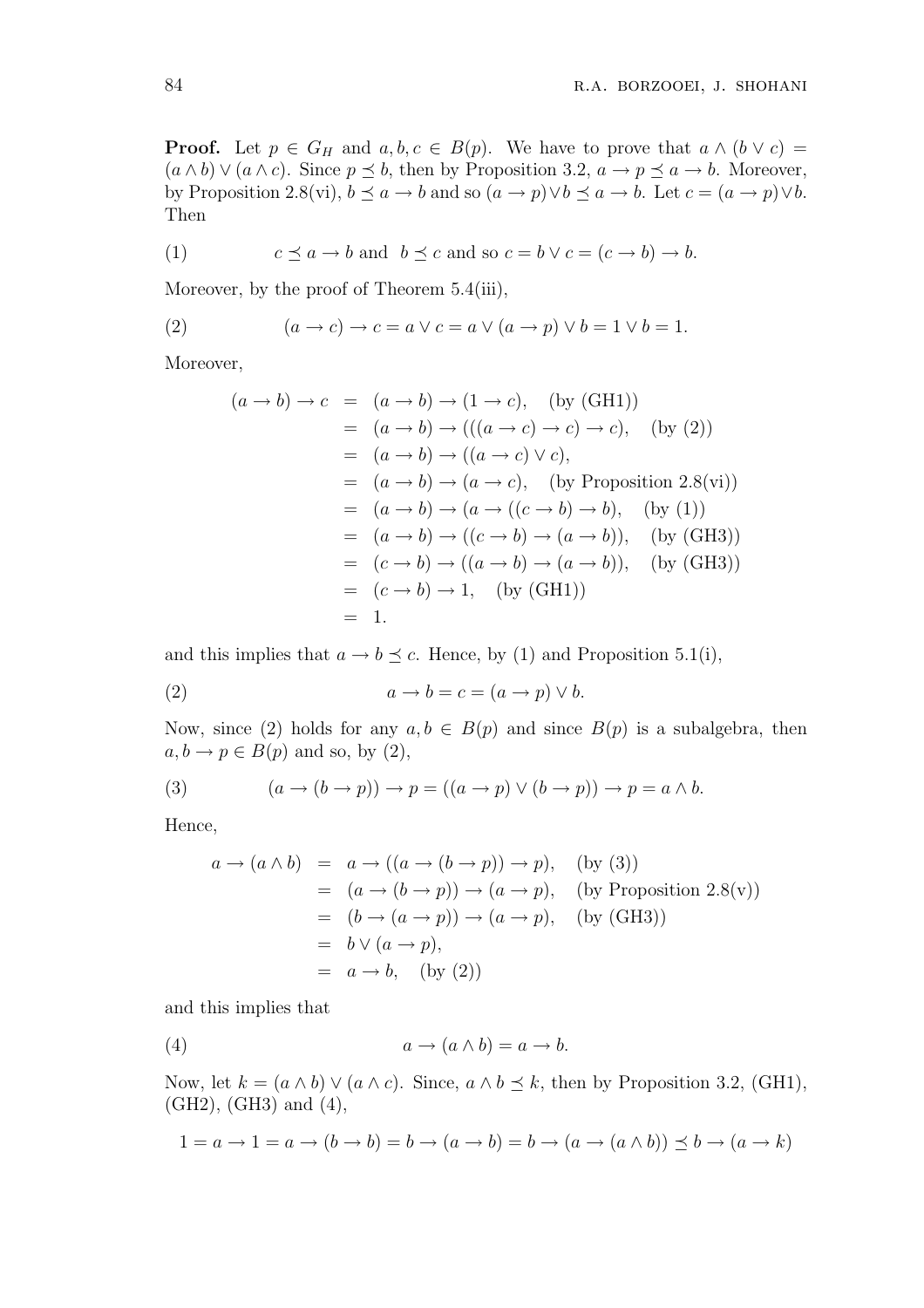and so, by Proposition 2.8(i),  $b \rightarrow (a \rightarrow k) = 1$  and this implies that  $b \preceq a \rightarrow k$ . Similarly,  $c \preceq a \rightarrow k$  and so

$$
(5) \t b \lor c \preceq a \to k.
$$

and, by Proposition 3.2,

(6) 
$$
(a \to k) \to k \preceq (b \lor c) \to k.
$$

Now, since  $a \wedge b \preceq a$  and  $a \wedge c \preceq a$ , then  $k = (a \wedge b) \vee (a \wedge c) \preceq a$  and so  $k \to a = 1$ . Hence, by (6) and the commutative condition,

(7) 
$$
a = 1 \rightarrow a = (k \rightarrow a) \rightarrow a = (a \rightarrow k) \rightarrow k \preceq (b \vee c) \rightarrow k.
$$

Hence, by (5), (7) and the commutative property,

$$
(a \to k) \lor ((b \lor c) \to k) \succeq (a \to k) \lor a = ((a \to k) \to a) \to a = a \to a = 1.
$$

Now, since  $(a \to k) \lor ((b \lor c) \to k) \leq 1$ , then, by Proposition 5.1(i),

(8) 
$$
(a \to k) \lor (b \lor c) \to k) = 1.
$$

Moreover, since  $a \wedge b \preceq b \vee c$  and  $a \wedge c \preceq b \vee c$ , then  $k = (a \wedge b) \vee (a \wedge c) \preceq b \vee c$ . Now, since we proved that  $k \preceq a$ . Hence by (8),

$$
a \wedge (b \vee c) = ((a \rightarrow k) \vee ((b \vee c) \rightarrow k)) \rightarrow k = 1 \rightarrow k = k = (a \wedge b) \vee (a \wedge c).
$$

Therefore,  $(B(p), \wedge, \vee)$  is a distributive Lattice.

Corollary 5.7. If  $G_H$  is commutative, then for any  $p \in G_H$ ,  $(B(p), \vee, \wedge)$  is a Boolean lattice.

Proof. By Theorems 5.4 and 5.6, the proof is clear.

#### References

- [1] Abbott, J.C., Implicational algebras, Bull. Math R.S. Roumaine, 11 (1967), 3-23.
- [2] ABBOTT, J.C., Sets, lattices and boolean algebras, Allyn and Bacon, Boston, 1969.
- [3] BIRKHOFF, G., *Lattice Theory*, American Mathematical Society, Colloquium Publications, XXV, 1940, third edition, 1967.
- [4] Blyth, T.S., Lattices and Orderd Algebraic Structurres, Springer-Verlag, London, 2005.

п